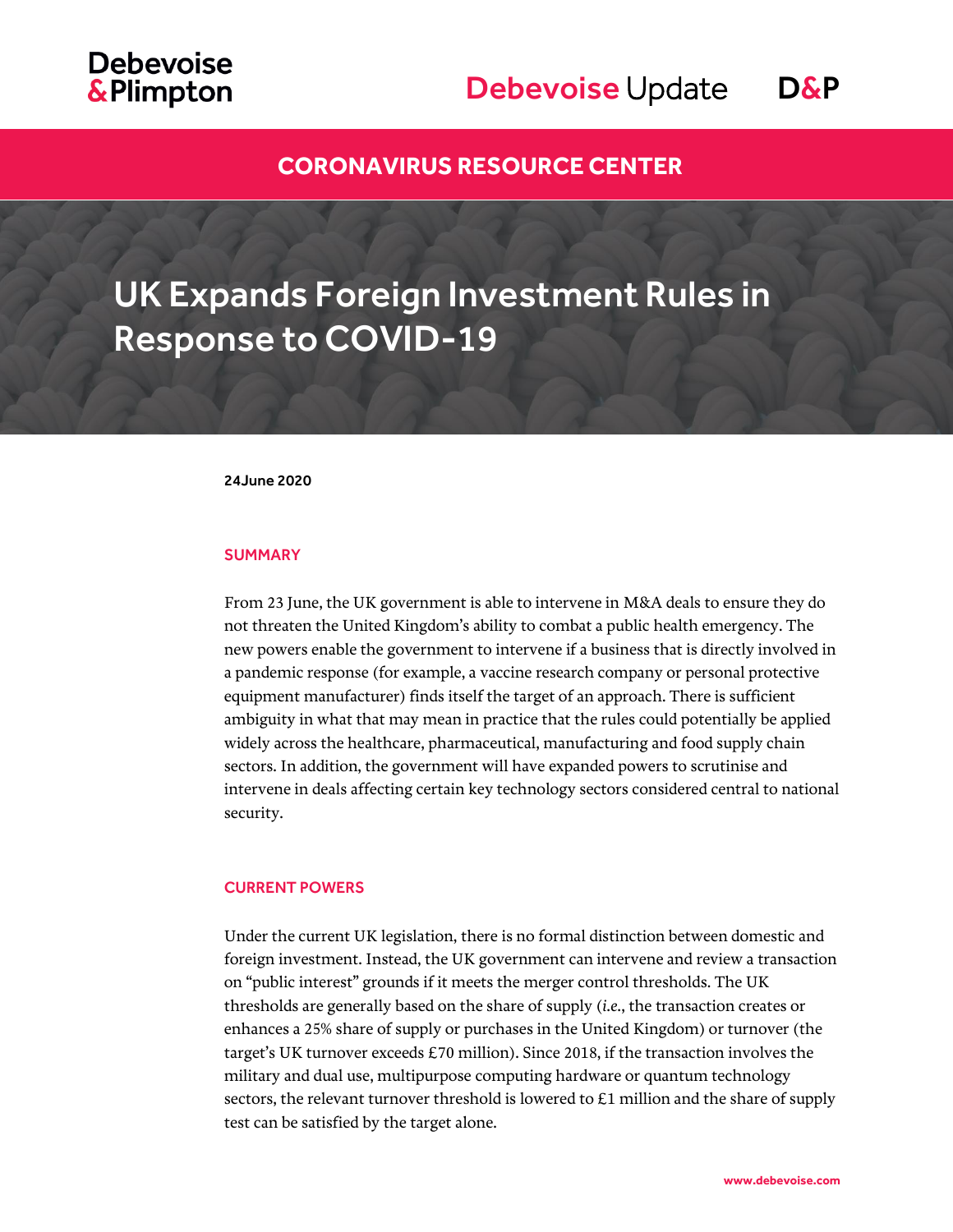### **Debevoise** & Plimpton

The current public interest grounds are national security and defence, plurality of the media and regulation of the UK financial system. In practice, such interventions have historically been more likely for national security reasons, particularly if a transaction involves a foreign investor. Since 2002, the government has intervened in 20 deals, 12 of which were due to national security concerns. There has been a recent increase in the government's appetite to step in, however, and four of those public interest interventions were in 2019. The only ongoing one of those is in relation to the (now abandoned) proposed takeover of the UK-based engineering company Impcross Limited by Gardner Aerospace Holdings Limited, a Chinese-owned aerospace firm. Although no deal has technically ever been blocked, it is very common for the acquirer to have to offer concessions to get approval.

### NEW PROTECTIONS

The two changes are:

- **New Public Interest Ground for Review** There is a new public interest ground on the basis of which the UK government can intervene in transactions where there is "*the need to maintain* [ … ] *the capability to combat, and to mitigate the effects of, public health emergencies*". In practice, this new trigger is broad enough to encompass many sectors, including healthcare, pharmaceutical and medical equipment manufacturing as well as the food supply chain and related logistics. This change came into force on 23 June.
- **Lower Threshold for Review** The second change sets out three specific sectors that will fall within the lower turnover threshold under the current merger control rules. The sectors are artificial intelligence, advanced materials and cryptographic authentication technology. As a result, the relevant turnover threshold for transactions involving these sectors is £1 million and the share of supply test can be satisfied by the target alone. This change is expected to come into force this week, once the relevant secondary legislation has been approved by the UK Parliament.

### NEXT STEPS

The UK government has been considering its approach to screening foreign investments for some time and these most recent changes build on similar sectoral changes introduced in 2018. The UK government's [press release](https://www.gov.uk/government/news/new-protections-for-uk-businesses-key-to-national-security-and-fight-against-coronavirus) makes it clear, however, that this is a stopgap measure to mitigate the risks of predatory M&A during the Covid-19 pandemic. The UK government is still intending to implement the wider-ranging